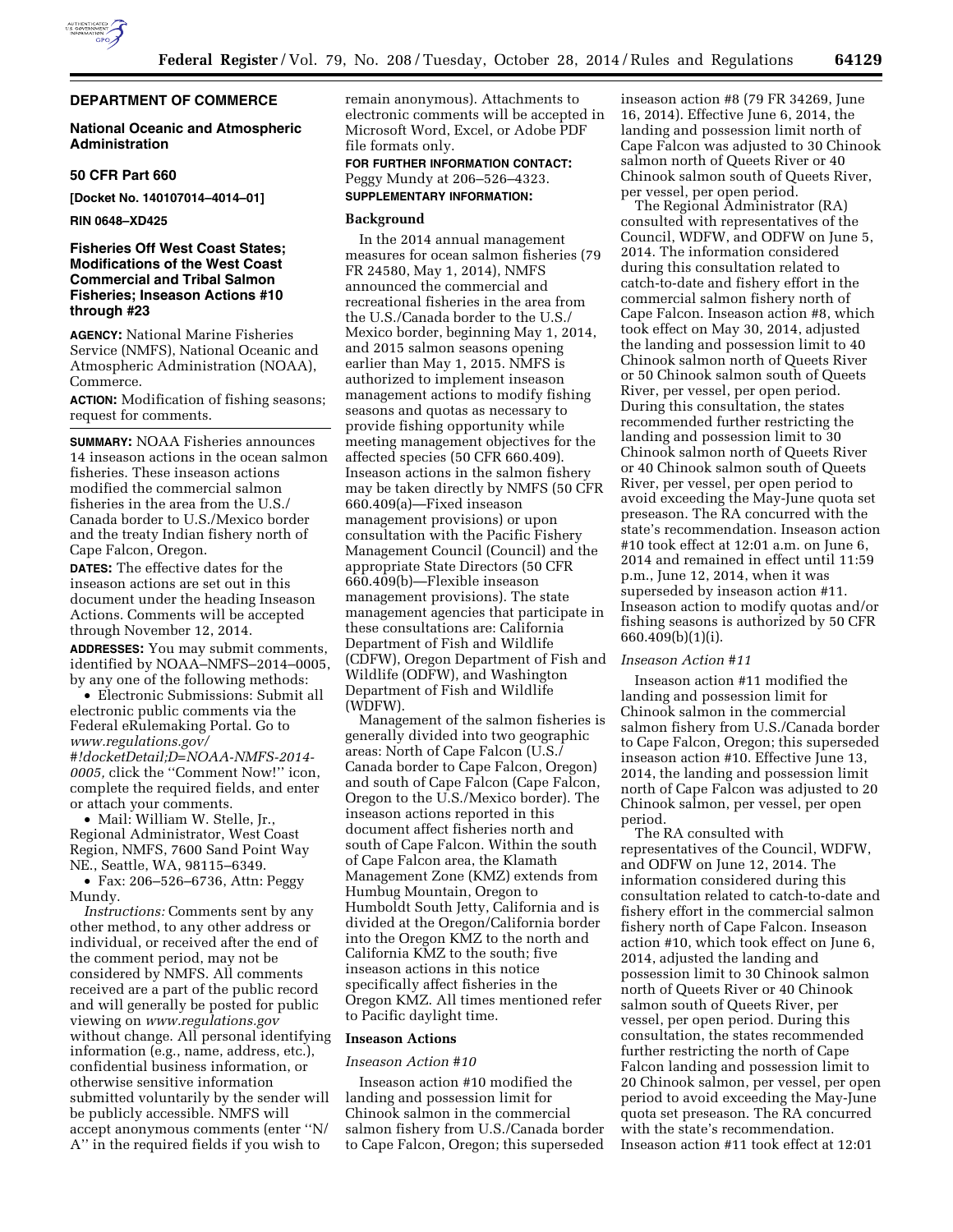a.m. on June 13, 2014 and remained in effect until 11:59 p.m., June 30, 2014, the end of the May-June season. Inseason action to modify quotas and/or fishing seasons is authorized by 50 CFR 660.409(b)(1)(i).

#### *Inseason Action #12*

Inseason action #12 closed the June commercial salmon fishery in the Oregon KMZ at 11:59 p.m., June 18, 2014.

The RA consulted with representatives of the Council, CDFW, and ODFW on June 18, 2014. The information considered during this consultation related to catch-to-date and fishery effort in the commercial salmon fishery south of Cape Falcon. The states recommended that the June fishery, close on June 18, 2014 to avoid exceeding the available quota for June. The RA concurred with the states' recommendation. Inseason action #12 took effect on June 18, 2014, and remained in effect through June 30, 2014, the end of the June season. Inseason action to modify quotas and/or fishing seasons is authorized by 50 CFR 660.409(b)(1)(i).

### *Inseason Action #13*

Inseason action #13 modified the landing requirement for the final opening in the May–June season in the commercial salmon fishery north of Cape Falcon. Catch must be landed by 11:59 p.m., June 30, 2014, in order to not count against the landing limit, and quota, for the first week of the summer season, which started 12:01 a.m. July 1, 2014.

The RA consulted with representatives of the Council, WDFW, ODFW, and CDFW on June 26, 2014. The information considered during this consultation related to catch-to-date and fishery effort in the spring (May–June) season, and landing and possession limits in the spring and summer seasons in the commercial salmon fishery north of Cape Falcon. During the consultation, the states recommended that, contrary to earlier projections, sufficient quota remained to allow the fishery to remain open until the scheduled end of the spring season on June 30. However, with no break scheduled between the end of the spring season on June 30 and the beginning of the summer season on July 1, and different landing limits and quotas applying to the two seasons, a modification of the landing requirements was necessary. The landing requirements in the management measures set preseason allow landing within 24 hours of closure of the fishery. The states recommended that catch from the spring fishery would have to be landed by 11:59 p.m., June 30, 2014, to apply against the existing landing limit (set under inseason action #11) and count against the spring quota. Salmon landed after that time would be applied to the landing limit, and quota, for the first opening of the summer season. The purpose of this action was to allow the states to account for catch, enforce landing and possession limits, and manage quotas. The RA concurred with the states' recommendation. Inseason action #13 took effect June 30, 2014, and remained in effect until July 1, 2014. Inseason action to modify quotas and/or fishing seasons is authorized by 50 CFR 660.409(b)(1)(i).

# *Inseason Action #14*

Inseason action #14 adjusted the quota for July in the commercial salmon fishery in the Oregon KMZ to account for unutilized quota from June, which was rolled over to July on an impactneutral basis. The adjusted July quota was set at 574 Chinook salmon.

The RA consulted with representatives of the Council, ODFW, CDFW, and WDFW on June 26, 2014. The information considered during this consultation related to landed catch in the June commercial salmon fishery in the Oregon KMZ. During the consultation, the states reported that 132 Chinook salmon remained from the June quota. The Salmon Technical Team (STT) calculated that rolling over this unutilized quota to July, on an impactneutral basis for impacts to Klamath River fall Chinook (KRFC) age-4 escapement and Klamath tribal fisheries, would convert 132 Chinook salmon from June to 74 Chinook salmon in July. The states recommended that the July quota in the Oregon KMZ, set preseason at 500 Chinook salmon be adjusted to 574 Chinook salmon. The purpose of this action was to allow access to available Chinook salmon quota while not exceeding impacts set preseason for KRFC and Klamath tribal fisheries. The RA concurred with the states' recommendation. Inseason action #14 took effect July 1, 2014, and remained in effect superseded by inseason action #18, which took effect on July 24, 2014. Inseason action to modify quotas and/or fishing seasons is authorized by 50 CFR 660.409(b)(1)(i).

## *Inseason Action #15*

Inseason action #15 modified the commercial salmon fishery from the Humbug Mountain, Oregon to the Oregon/California border (Oregon KMZ) to open at 12:01 a.m., July 1, 2014, as scheduled, and close at 11:59 p.m., July 2, 2014, with a daily landing and

possession limit of 15 Chinook per vessel.

The RA consulted with representatives of the Council, ODFW, CDFW, and WDFW on June 26, 2014. The information considered during this consultation related to catch-to-date, fishery effort, and catch projections in the commercial salmon fishery south of Cape Falcon. The states recommended that the July fishery, open for two days, July 1 and 2, 2014, with a daily landing and possession limit of 15 Chinook salmon per vessel. Additional openings could be scheduled under inseason actions, if sufficient quota remained. The purpose of this action was to allow access to available quota for July without exceeding it. The RA concurred with the states' recommendation. Inseason action #15 took effect on July 1, 2014, and remained in effect through July 31, 2014. Inseason action to modify quotas and/or fishing seasons is authorized by 50 CFR 660.409(b)(1)(i).

#### *Inseason Action #16*

Inseason action #16 adjusted the summer quota in the treaty Indian salmon fishery north of Cape Falcon to account for unutilized quota from May-June, which was rolled over to the summer fishery on an impact-neutral basis. The adjusted summer (July 1 through September 15) quota was set at 33,046 Chinook salmon.

On July 7, 2014, the treaty tribes reported to NMFS that they had 1,814 Chinook salmon unutilized quota from the May-June fishery to rollover to the summer fishery. The STT calculated that rolling over this unutilized quota to the summer fishery, on an impactneutral basis for impacts to Skokomish and mid-Hood Canal Chinook salmon, would convert to 1,796 Chinook salmon to add to the summer quota. Inseason action #16 adopted the adjusted summer quota of 33,046 Chinook salmon. The purpose of this action was to allow access to available Chinook salmon quota while not exceeding impacts set preseason for Skokomish and mid-Hood Canal Chinook. Inseason action #16 took effect July 8, 2014, and remains in effect through the end of the 2014 season. Inseason action to modify quotas and/or fishing seasons is authorized by 50 CFR 660.409(b)(1)(i).

#### *Inseason Action #17*

Inseason action #17 modified the landing and possession limit for Chinook salmon in the summer commercial salmon fishery from U.S./ Canada border to Cape Falcon, Oregon that opened July 1, 2014. The landing and possession limit was reduced from 60 Chinook salmon, set preseason, to 35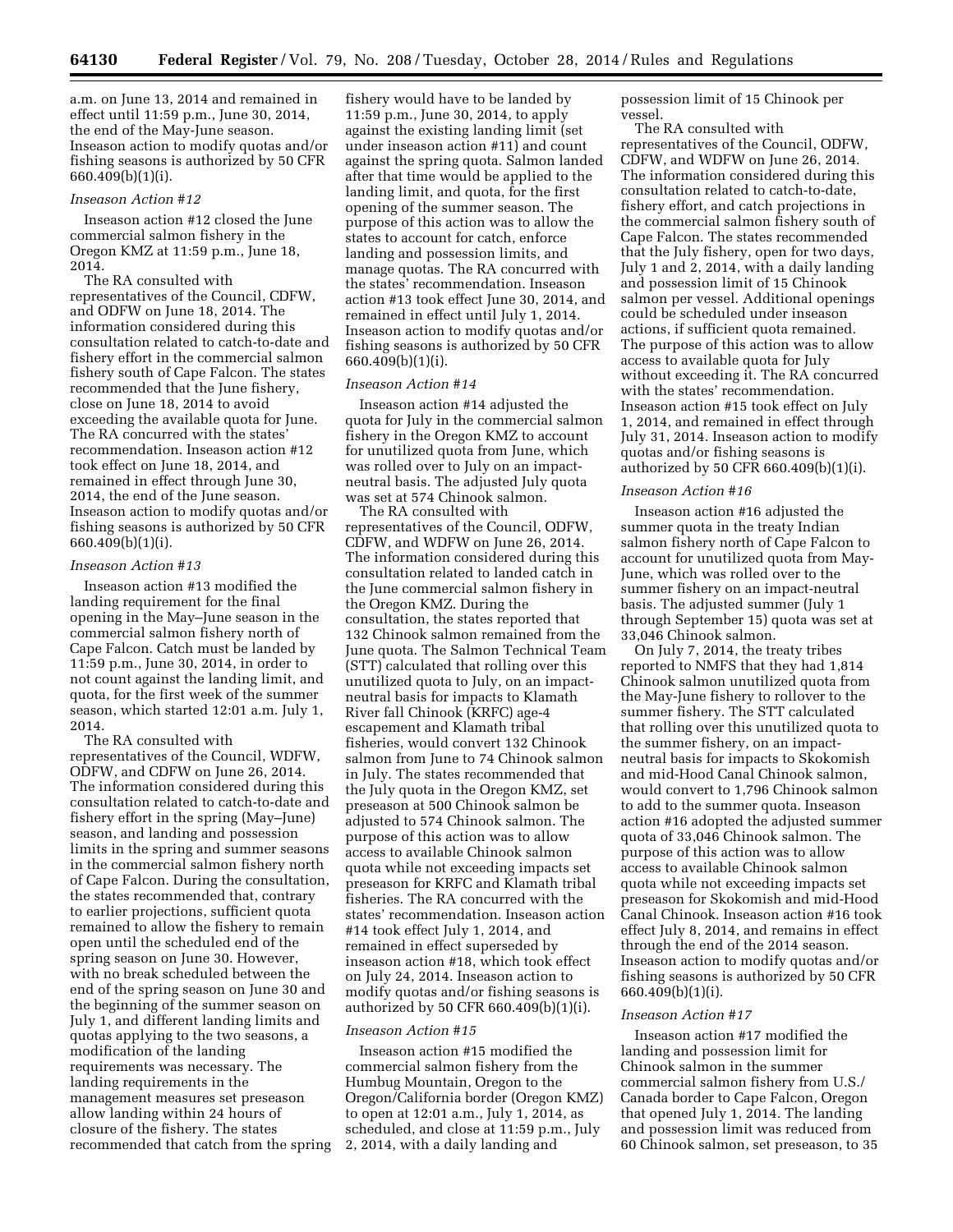Chinook salmon per vessel per open period, effective July 11, 2014.

The RA consulted with representatives of the Council, WDFW, and ODFW on July 10, 2014. The information considered during this consultation related to catch-to-date and fishery effort in the commercial salmon fishery north of Cape Falcon; in the first of 11 scheduled openings, 27 percent of the summer quota for Chinook salmon was landed. During the consultation, the states recommended reducing the landing and possession limits for Chinook salmon in the commercial salmon fishery north of Cape Falcon to maintain the season as scheduled without exceeding the quota set preseason. The RA concurred with the state's recommendation. Effective July 11, 2014, inseason action #17 adjusted the north of Cape Falcon Chinook salmon landing and possession limit to 35 Chinook salmon per vessel per open period. Inseason action #17 remained in effect until superseded by inseason action #21 on August 1, 2014. Inseason action to modify quotas and/or fishing seasons is authorized by 50 CFR 660.409(b)(1)(i).

## *Inseason Action #18*

Inseason action #18 adjusted the quotas for July and August in the commercial salmon fishery in the Oregon KMZ to account for unutilized quota from June and July, which was rolled over to July and August on an impact-neutral basis. The readjusted July quota was set at 596 Chinook salmon (superseding inseason action #14). The adjusted August quota was set at 580 Chinook salmon.

The RA consulted with representatives of the Council, ODFW, CDFW, and WDFW on July 24, 2014. The information considered during this consultation related to landed catch in the June and July commercial salmon fisheries in the Oregon KMZ. During the consultation, the State of Oregon updated the landings from June and reported that 171 Chinook salmon remained from the June quota, rather than 132 as previously reported (see inseason action #14, above). The STT calculated that rolling over this unutilized quota to July, on an impactneutral basis for impacts to KRFC age-4 escapement and Klamath tribal fisheries, would convert 171 Chinook salmon from June to 96 Chinook salmon in July. The states recommended that the July quota in the Oregon KMZ, set preseason at 500 Chinook salmon and adjusted to 574 Chinook salmon under inseason action #14, be readjusted to 596 Chinook salmon. The State of Oregon reported that, of the 596

adjusted July quota, 496 Chinook were landed in the 2-day July opening, July 1 and 2, 2014 (see inseason action #15); therefore, quota of 100 Chinook salmon remained to be rolled over to August. The STT calculated the rollover, on an impact-neutral basis as described above, added 80 Chinook salmon to the August quota, set preseason at 500 Chinook salmon. The purpose of this action was to allow access to available Chinook salmon quota while not exceeding impacts set preseason for KRFC and Klamath tribal fisheries. The RA concurred with the states' recommendation. Inseason action #18 took effect July 24, 2014, and remains in effect until the end of the 2014 season, or until superseded by further inseason action. Inseason action to modify quotas and/or fishing seasons is authorized by 50 CFR 660.409(b)(1)(i).

#### *Inseason Action #19*

Inseason action #19 modified the commercial salmon fishery in the Oregon KMZ to open Wednesday and Thursday, August 6 and 7, 2014, with a daily landing and possession limit of 15 Chinook per vessel, and to open on subsequent Wednesdays and Thursdays in August, with a daily landing and possession limit of 15 Chinook per vessel.

The RA consulted with representatives of the Council, ODFW, CDFW, and WDFW on July 24, 2014. The information considered during this consultation related to available August quota, anticipated fishery effort, and catch projections in the commercial salmon fishery south of Cape Falcon. The states recommended that the August fishery open on Wednesdays and Thursdays with a daily landing and possession limit of 15 Chinook salmon per vessel, allowing the state to calculate remaining quota available prior to the next opening, and request an inseason consultation if further modifications to the August fishery were necessary. The purpose of this action was to allow access to available quota for August without exceeding it. The RA concurred with the states' recommendation. Inseason action #19 took effect on August 6, 2014, and remains in effect through August 29, 2014, unless superseded by inseason action. Inseason action to modify quotas and/or fishing seasons is authorized by 50 CFR 660.409(b)(1)(i).

### *Inseason Action #20*

Inseason action #20 adjusted the incidental halibut allocation to 33,671 pounds, effective August 1, 2014, due to 4,000 pounds of additional allocation provided by the International Pacific

Halibut Commission (IPHC). Inseason action #20 also modified the landing and possession limit to allow no more than one Pacific halibut per each four Chinook, except one Pacific halibut may be possessed or landed without meeting the ratio requirement, and no more than 3 halibut may be possessed or landed per trip, effective July 20, 2014 (this superseded the landing and possession limits set in inseason action #9 (79 FR 34269, June 16, 2014)).

The RA consulted with representatives of the Council, ODFW, CDFW, and WDFW on July 24, 2014. The information considered during this consultation related to IPHC allocations under the catch sharing, halibut catchto-date, and effort in the commercial salmon fishery. Effective August 1, 2014, the IPHC rolled over 4,000 pounds of unutilized commercial halibut quota to the commercial salmon incidental halibut allocation, this resulted in an adjusted allocation of 33,671 pounds of Pacific halibut incidental to the commercial salmon fishery. The states recommended adjusting the incidental halibut landing and possession limit to allow access to this additional allocation. The RA concurred with the states' recommendation. The landing limits adjusted under inseason action #20 took effect on July 25, 2014, and remained in effect until superseded by inseason action #23 on August 8, 2014. Inseason action to modify quotas and/or fishing seasons is authorized by 50 CFR 660.409(b)(1)(i).

#### *Inseason Action #21*

Inseason action #21 modified the landing and possession limit for Chinook salmon in the commercial salmon fishery from U.S./Canada border to Cape Falcon, Oregon to 50 Chinook salmon and 50 marked coho per vessel per open period north of the Queets River, or 50 Chinook salmon and 80 marked coho per vessel south of the Queets River, effective August 1, 2014 (this action superseded inseason action #17).

The RA consulted with representatives of the Council, WDFW, and ODFW on July 31, 2014. The information considered during this consultation related to catch-to-date and fishery effort in the commercial salmon fishery north of Cape Falcon. Adverse weather conditions and shift of fishing effort from salmon to tuna resulted in lower than anticipated landings. During the consultation, the states recommended increasing the landing and possession limits for Chinook and coho salmon in the commercial salmon fishery north of Cape Falcon to provide access to available quota. The RA